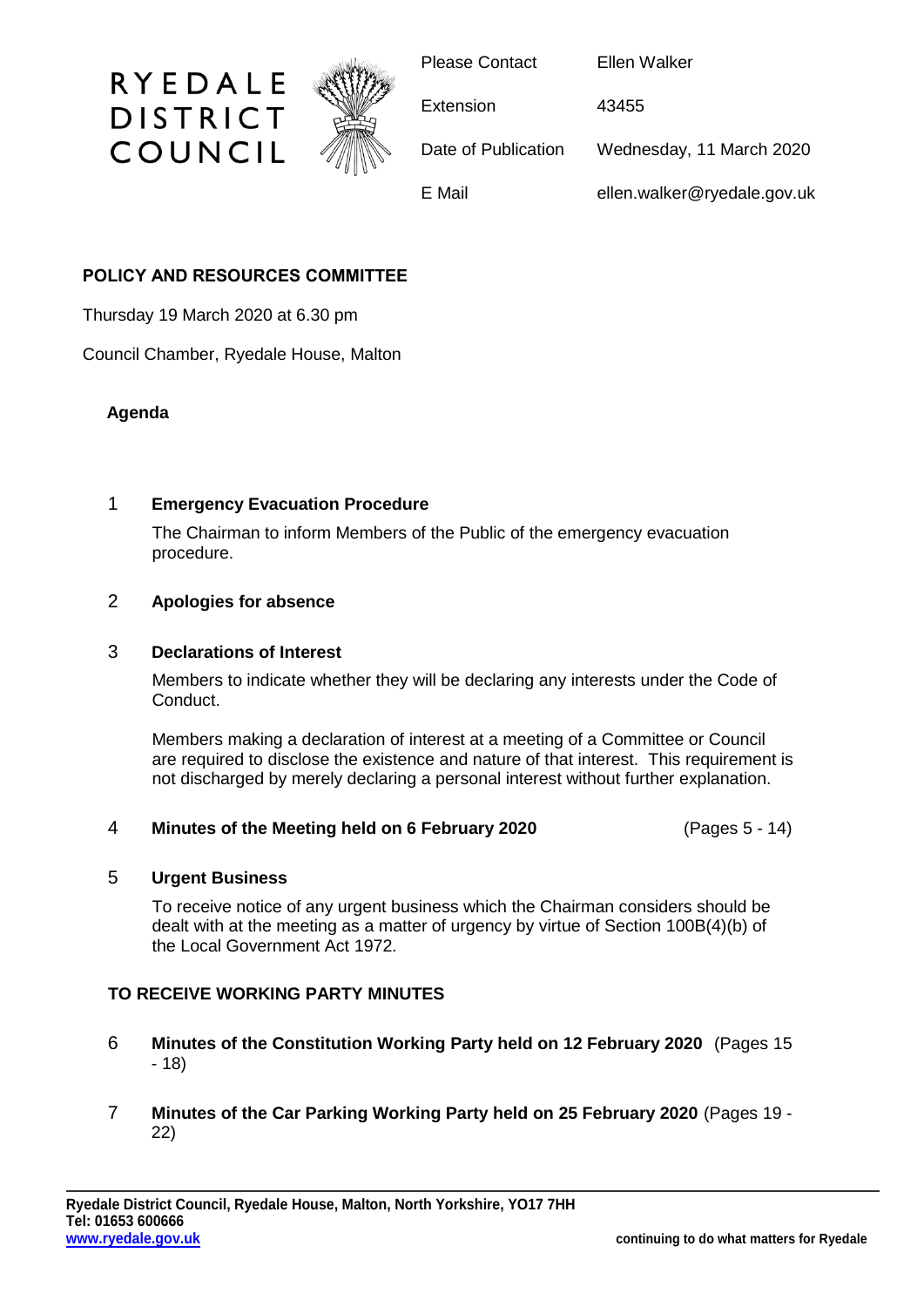**PART 'A' ITEMS - MATTERS TO BE DEALT WITH UNDER DELEGATED POWERS OR MATTERS DETERMINED BY COMMITTEE**

- 8 **Recommendations from Grants Working Party held on 9 March 2020** (Pages 23 - 26)
- 9 **Performance Report** (Pages 27 52)
- 10 **Ryedale Housing Strategy Review and Action Plan 2015-2021** (Pages 53 84)
- 11 **Draft Ryedale Homelessness and Rough Sleeper Review and Strategy 2020-25** (Pages 85 - 130)
- 12 **Implementation of the Climate Change Action Plan - Progress Report** (Pages 131 - 144)
- 13 **Ryedale Destination Development Plan** (Pages 145 174)

#### **PART 'B' ITEMS - MATTERS REFERRED TO COUNCIL**

- 14 **Recommendations of the Constitution Working Party held on 12 March 20** (To Follow)
- 15 **Council Plan 2020-2024** (Pages 175 178) Appendix 1 to follow
- 16 **Response to Motion to Council and Consultation on Proposed HCV Restriction** (Pages 179 - 190)

#### **ITEMS TO NOTE**

17 **Public Service Hub Update** (Verbal Report)

#### **EXEMPT INFORMATION**

18 **Exempt Information**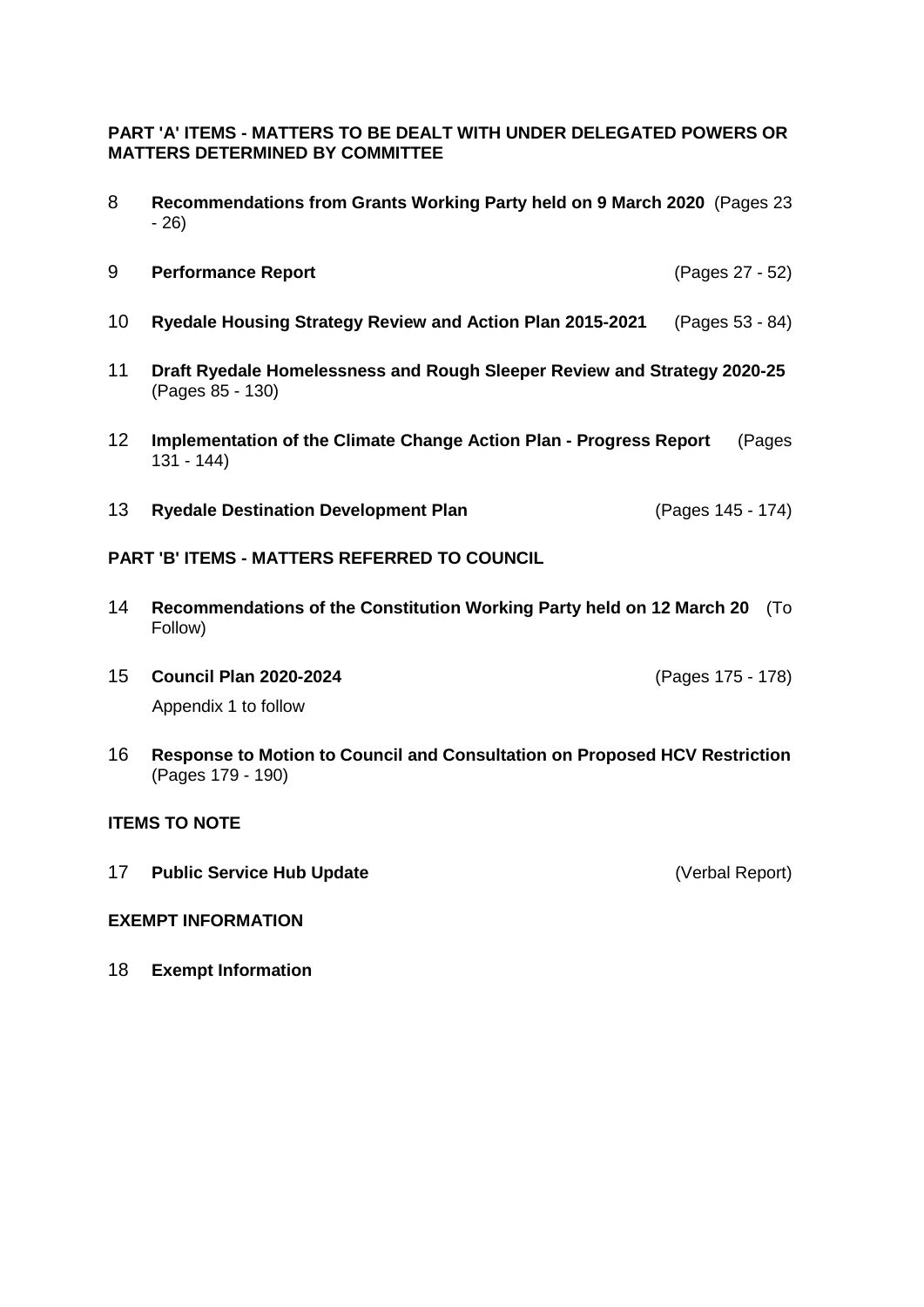To consider a resolution to exclude the press and public from the meeting during consideration of the following items:

Annex 1 of Item 19 (Committee Approval for Urgent Capital Works) as provided by paragraphs 3 and 5 of Schedule 12A of Section 100A of the Local Government Act 1972, as it contains information relating to the financial or business affairs of any particular person (including the authority holding that information) and is in respect of which a claim to legal professional privilege could be maintained in legal proceedings.

Item 20 (Housing Benefit Debtor Write Offs) as provided by paragraph 1 of Schedule 12A of Section 100A of the Local Government Act 1972, as it contains information relating to an individual.

Item 21 (To Receive the Minutes of the Milton Rooms Working Party held on 26 February 2020) as provided by paragraphs 1, 2 and 3 of Schedule 12A of Section 100A of the Local Government Act 1972, as it contains information relating to an individual, information which is likely to reveal the identity of an individual and information relating to the financial or business affairs of any particular person (including the authority holding that information).

Item 22 (To Consider Recommendations from the Milton Rooms Working Party held on 17 March 2020) as provided by paragraphs 1, 2 and 3 of Schedule 12A of Section 100A of the Local Government Act 1972, as it contains information relating to an individual, information which is likely to reveal the identity of an individual and information relating to the financial or business affairs of any particular person (including the authority holding that information).

Item 23 (Update on the Railway Tavern, Norton) as provided by paragraph 3 of Schedule 12A of Section 100A of the Local Government Act 1972, as it contains information relating to the financial or business affairs of any particular person (including the authority holding that information).

The public interest test has been considered and, in all the circumstances of the case, the public interest in maintaining the exemption is considered to outweigh the public interest in disclosing the information.

#### **EXEMPT PART 'A' ITEMS - MATTERS TO BE DEALT WITH UNDER DELEGATED POWERS OR MATTERS DETERMINED BY COMMITTEE**

| 19 | <b>Committee Approval for Urgent Capital Works</b>                                                        | (Pages 191 - 196) |
|----|-----------------------------------------------------------------------------------------------------------|-------------------|
| 20 | <b>Housing Benefit Debtor Write Offs</b>                                                                  | (Pages 197 - 200) |
| 21 | To Receive the Minutes of the Milton Rooms Working Party held on 26<br>February 2020                      | (Pages 201 - 204) |
| 22 | To Consider Recommendations from the Milton Rooms Working Party on 17<br>(To Follow)<br><b>March 2020</b> |                   |

**EXEMPT PART 'B' ITEMS - MATTERS REFERRED TO COUNCIL**